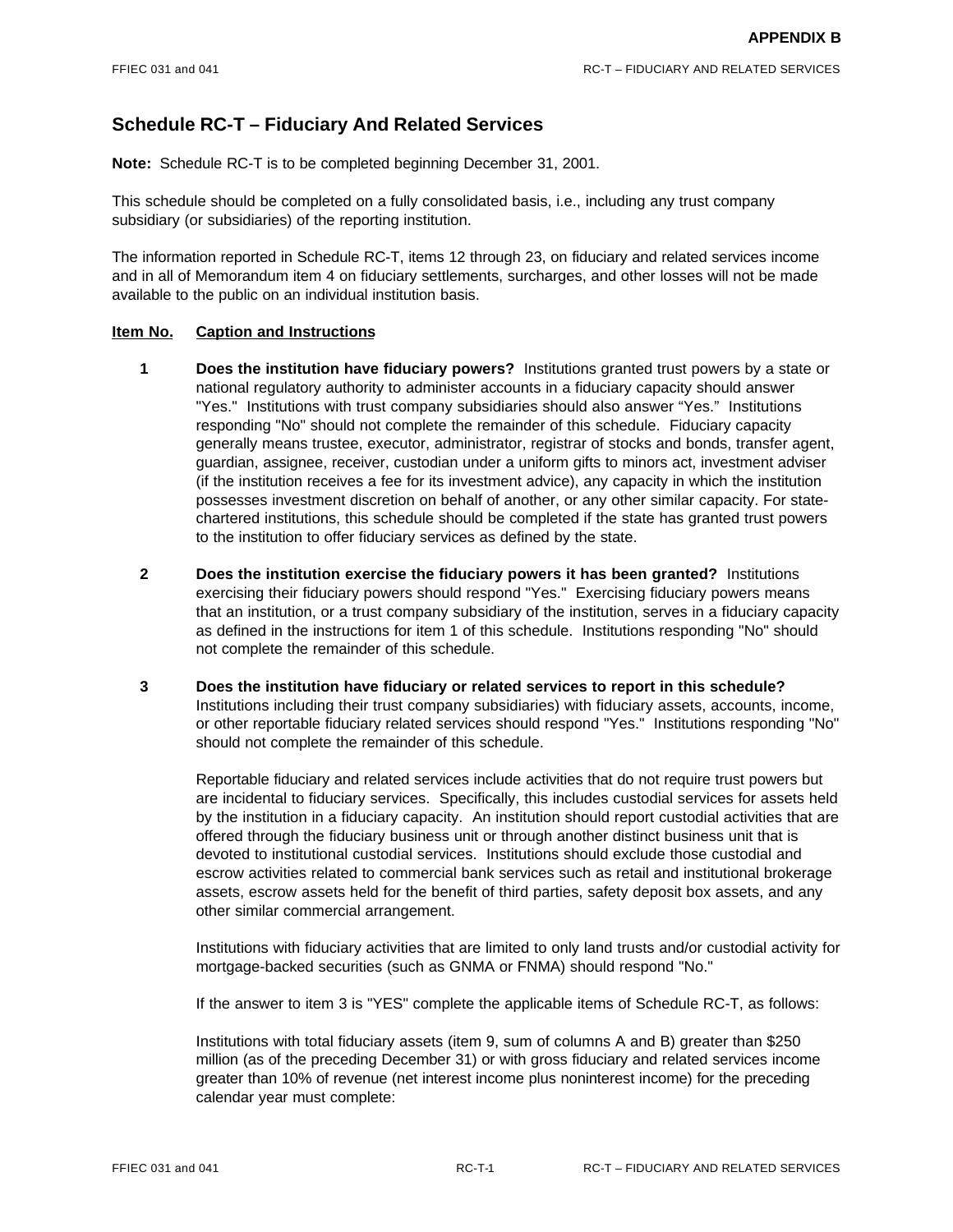- **3 ·** Items 4 through 19 on the FFIEC 041 quarterly; items 4 through 19.a. on the FFIEC 031 **(cont.)** quarterly;
	- Items 20 through 23 annually with the December report; and
	- Memorandum items 1 through 4 annually with the December report.

Institutions with total fiduciary assets (item 9, sum of columns A and B) greater than \$100 million but less than \$250 million (as of the preceding December 31) that do not meet the fiduciary income test for quarterly reporting must complete:

- Items 4 through 23 annually with the December report; and
- Memorandum items 1 through 4 annually with the December report.

Institutions with total fiduciary assets (Item 9, sum of columns A and B) of \$100 million or less (as of the preceding December 31) that do not meet the fiduciary income test for quarterly reporting must complete:

- Items 4 through 10 on the FFIEC 041 annually with the December report; items 4 through 11 on the FFIEC 031 annually with the December report; and
- Memorandum items 1 through 3 annually with the December report.

### **Fiduciary and Related Assets**

Institutions should generally report fiduciary and related assets using their market value as of the report date. While market value quotations are readily available for marketable securities, many financial and physical assets held in fiduciary accounts are not widely traded or easily valued. If the methodology for determining market values is not set or governed by applicable law (including the terms of the prevailing fiduciary agreement), the institution may use any reasonable method to establish values for fiduciary and related assets for purposes of reporting on this schedule. Reasonable methods include appraised values, book values, or reliable estimates. Valuation methods should be consistent from reporting period to reporting period. This "reasonable method" approach to reporting market values applies both to financial assets that are not marketable and to physical assets. Common physical assets held in fiduciary accounts include real estate, equipment, collectibles, and household goods.

If two institutions are named co-fiduciary in the governing instrument, both institutions should report the account. In addition, where one institution contracts with another for fiduciary or related services (i.e., Bank A provides custody services to the trust accounts of Bank B, or Bank A provides investment management services to the trust accounts of Bank B) both institutions should report the accounts in their respective capacities.

Exclude unfunded insurance trusts, testamentary executor appointments, and any other arrangements representing potential future fiduciary accounts.

Asset values reported on this schedule should generally exclude liabilities. For example, an employee benefit account with associated loans against account assets should be reported gross of the outstanding loan balances. As another example, an account with a real estate asset and corresponding mortgage loan should be reported gross of the mortgage liability. However, there are two exceptions. First, for purposes of this schedule, overdrafts should be netted against gross fiduciary assets. Second, the fair value of derivative instruments, as defined in FASB Statement No. 133, should be included in (i.e., netted against) gross assets even if the fair value is negative.

Securities borrowing/lending transactions should be reflected as sales or as secured borrowings according to FASB Statement No. 140. A transferee ("borrower") of securities generally is required to provide "collateral" to the transferor ("lender") of securities. When such transactions do not qualify as sales, securities "lenders" and "borrowers" should account for the transactions as secured borrowings in which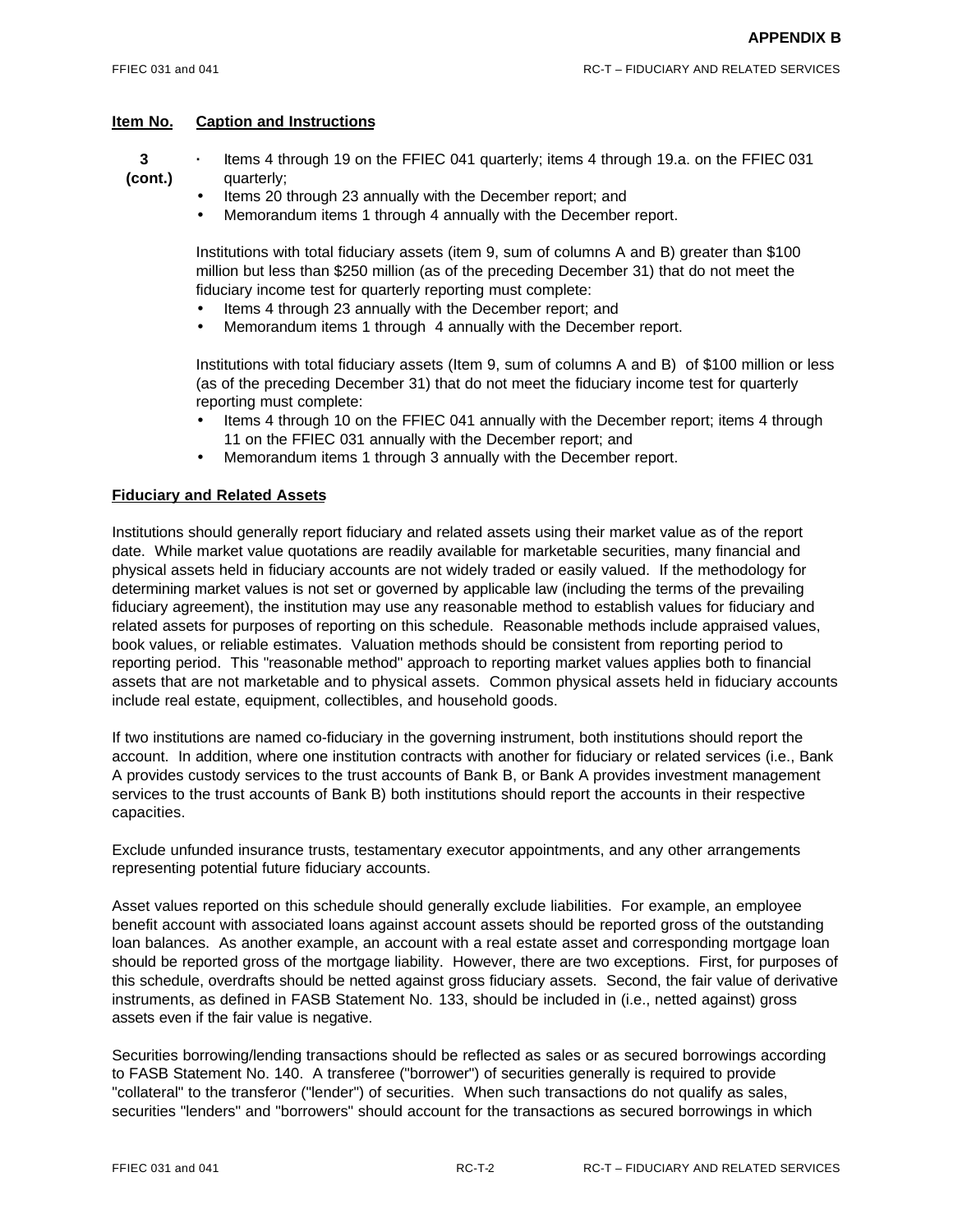cash (or securities that the holder is permitted by contract or custom to sell or repledge) received as "collateral" by the securities "lender" is considered the amount borrowed and the securities "loaned" are considered pledged against the amount borrowed. For purposes of this schedule, securities held in fiduciary accounts that are "loaned" in securities lending transactions (that are accounted for as secured borrowings) should be reported as an asset of the fiduciary account that "loaned" the securities, but the "collateral" received should not also be reported as an asset of this fiduciary account.

In the Fiduciary and Related Assets section, the market value of Collective Investment Fund (CIF) units should be reported along with individual participant accounts in the Column and Item that corresponds to each participant. The aggregate amount of a CIF that is operated by an institution should NOT also be reported as a separate, additional account in the Fiduciary and Related Assets section of this schedule.

# Managed Assets – Column A

Report the total market value of assets held in managed fiduciary accounts. An account should be categorized as managed if the institution has investment discretion. Investment discretion is defined as the sole or shared authority (whether or not that authority is exercised) to determine what securities or other assets to purchase or sell on behalf of the fiduciary related account. An institution that delegates its authority over investments and an institution that receives delegated authority over investments are BOTH deemed to have investment discretion. An entire account should be reported as either managed or non-managed based on the predominant responsibility of the reporting institution.

### Non-Managed Assets – Column B

Report the total market value of assets held in non-managed fiduciary accounts. An account should be categorized as non-managed if the institution does not have investment discretion. Those accounts for which the institution provides a menu of investment options but the ultimate selection authority remains with the account holder or an external manager should be categorized as non-managed. For example, an institution that offers a choice of sweep vehicles is not necessarily exercising investment discretion. The process of narrowing investment options from a range of alternatives does not create a managed fiduciary account for the purposes of this schedule.

Number of Managed Accounts – Column C Report the total number of managed fiduciary accounts.

Number of Non-Managed Accounts – Column D Report the total number of non-managed fiduciary accounts.

# **Item No. Caption and Instructions**

**4 Personal trust and agency accounts.** Report the market value and number of accounts for all testamentary trusts, revocable and irrevocable living trusts, other personal trusts, and non-managed personal agency accounts. Include accounts in which the institution serves as executor, administrator, guardian, or conservator. Exclude personal investment management agency accounts, which should be reported in Schedule RC-T, item 7. Also exclude Keogh Act plans, Individual Retirement Accounts (IRAs), and other pension or profit-sharing plans for selfemployed individuals which should be reported in Schedule RC-T, item 5.c. Personal accounts that are solely custody or safekeeping should be reported in item 10 of this schedule.

# **5 Retirement related trust and agency accounts:**

**5.a Employee benefit** – **defined contribution.** Report the market value and number of accounts for all employee benefit defined contribution accounts in which the institution serves as either trustee or agent. Include 401(k) plans, 403(b) plans, profit-sharing plans, money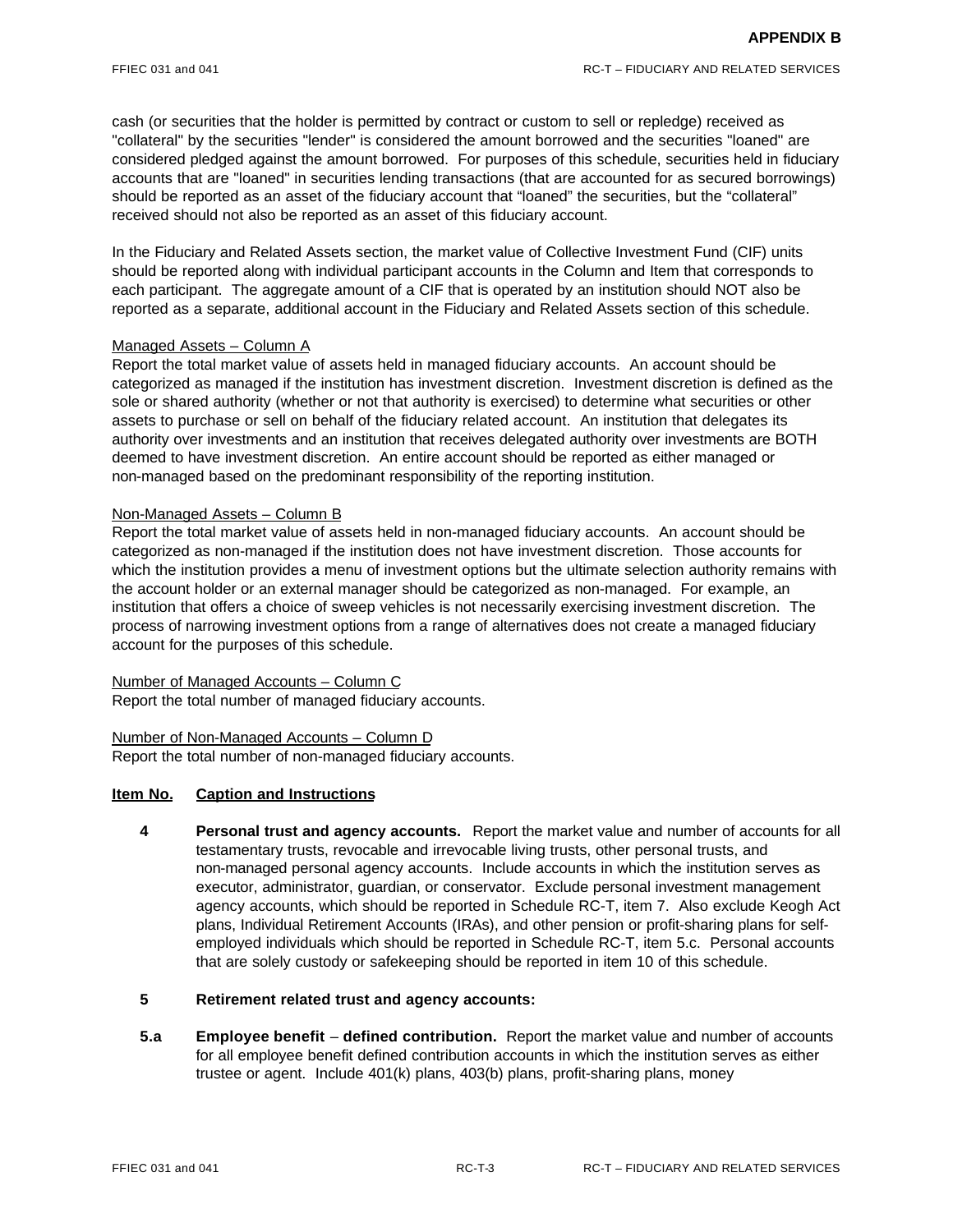- **5.a** purchase plans, target benefit plans, stock bonus plans, employee stock ownership plans,
- **(cont.)** and thrift/savings plans. The number of accounts reported should reflect the total number of plans administered rather than the number of plan participants. Employee benefit accounts that are solely custody and safekeeping accounts should be reported in Schedule RC-T, item 10.
	- **5.b Employee benefit defined benefit.** Report the market value and number of accounts for all employee benefit defined benefit plans in which the institution serves as either trustee or agent. The number of accounts reported should reflect the total number of plans administered rather than the number of plan participants. Employee benefit accounts that are solely custody and safekeeping accounts should be reported in Schedule RC-T, item 10.
	- **5.c Other retirement accounts.** Report the market value and number of accounts for all other retirement related fiduciary accounts in which the institution serves as trustee or agent. Include Keogh Act plans, Individual Retirement Accounts, and other pension or profit-sharing plans for self-employed individuals. Exclude accounts, originated by fiduciary or non-fiduciary personnel, that are solely administered to hold own-bank deposits. Also exclude those retirement accounts that are originated and managed through a brokerage account. Other retirement accounts that are solely custody and safekeeping accounts should be reported in Schedule RC-T, item 10.
	- **6 Corporate trust and agency accounts.** Report the market value of assets held by the institution for all corporate trust and agency accounts. Report assets that are the responsibility of the institution to manage or administer in accordance with the corporate trust agreement. Include assets relating to unpresented bonds or coupons relating to issues that have been called or matured. Do NOT report the entire market value of the associated securities or the outstanding principal of associated debt issues. Include accounts for which the institution is trustee for corporate securities, tax-exempt and other municipal securities, and other debt securities including unit investment trusts. Also include accounts for which the institution is dividend or interest paying agent, and any other type of corporate trustee or agent appointment. Accounts that are solely custodial or safekeeping should be reported in Schedule RC-T, item 10.
	- **7 Investment management agency accounts.** Report the market value and number of accounts for all individual and institutional investment management agency accounts that are administered within the fiduciary area of the institution. Investment management agencies are those agency accounts in which the institution has investment discretion; however, title to the assets remain with the client. Include accounts in which the institution serves as a sub-advisor. Exclude investment management agency accounts that are administered in bank subsidiaries that are SEC registered investment advisors. Include those mutual funds that are advised by the fiduciary area that is a separately identifiable department or division (as defined in section 217 of the Gramm-Leach-Bliley Act). Classes of the same mutual fund should be combined and reported as a single account.
	- **8 Other fiduciary accounts.** Report the market value and number of accounts for all other trusts and agencies not reported in Schedule RC-T, items 4 through 7. Custody and safekeeping accounts should be reported in Schedule RC-T, item 10.
	- **9 Total fiduciary accounts.** Report the sum of items 4 through 8.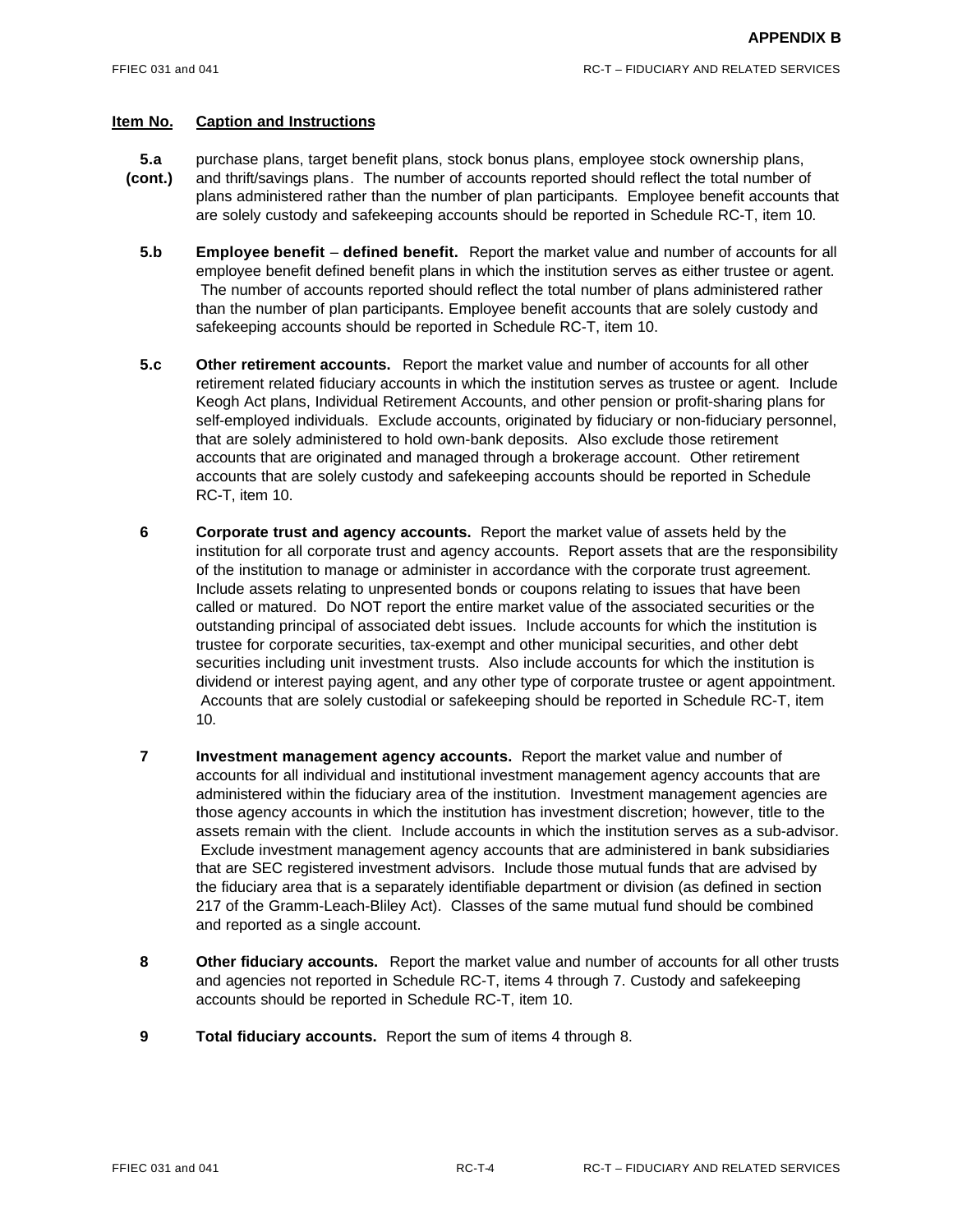**10 Custody and safekeeping accounts.** Report the market value and the number of accounts for all personal and institutional custody and safekeeping accounts held by the institution. Safekeeping and custody accounts are a type of agency account in which the reporting institution performs one or more specified agency functions but the institution is not a trustee and also is not responsible for managing the asset selection for account assets. These agency services may include holding assets, processing income and redemptions, and other recordkeeping and customer reporting services. For employee benefit custody or safekeeping accounts, the number of accounts reported should reflect the total number of plans administered rather than the number of plan participants. Include accounts in which the institution serves in a sub-custodian capacity. For example, where one institution contracts with another for custody services, both institutions should report the accounts in their respective capacity.

Accounts in which the institution serves as trustee or in an agency capacity in addition to being custodian should be reported in the category of the primary relationship. For example, personal trust accounts in which the institution also serves as custodian should be reported as personal trust accounts and not as custodian accounts. An institution should report an account only once in Schedule RC-T, items 4 through 8 and 10.

Report custodian accounts that are incidental to fiduciary services. Include those custody and safekeeping accounts that are administered by the trust department, and those that are administered in other areas of the institution through an identifiable business unit that focuses on offering fiduciary related custodial services to institutional clients. Exclude those custodial and escrow activities related to commercial bank services such as retail and institutional brokerage assets, securities safekeeping services for correspondent banks, escrow assets held for the benefit of third parties, safety deposit box assets, and any other similar commercial arrangement.

**11 Fiduciary accounts held in foreign offices (FFIEC 031 only).** Report the dollar amount and number of accounts included in Schedule RC-T, items 9 and 10, above that are attributable to accounts held in foreign offices.

# **Fiduciary and Related Services Income**

The following income categories correspond to the fiduciary asset categories described in Schedule RC-T, items 4 through 10, above. For a detailed definition of the categories, please refer to the corresponding account descriptions. Income and expenses should be reported on an accrual basis. Institutions may report income and expense accounts on a cash basis if the results would not materially differ from those obtained using an accrual basis. The information reported in Schedule RC-T, items 12 through 23, on fiduciary and related services income will not be made available to the public on an individual institution basis.

- **12 Personal trust and agency accounts.** Report gross income generated from personal trust and agency accounts as defined for item 4 of this schedule.
- **13 Retirement related trust and agency accounts:**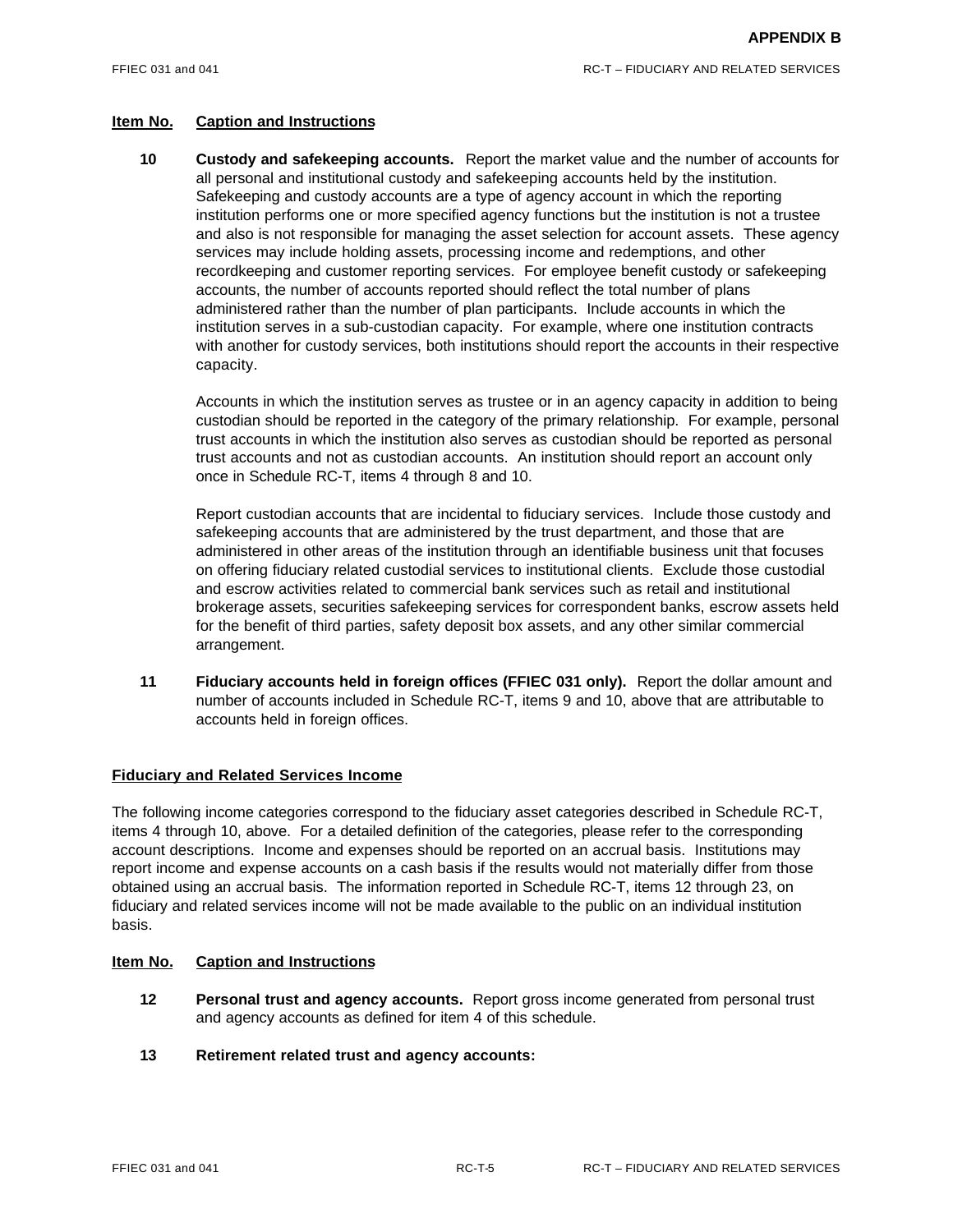- **13.a Employee benefit defined contribution.** Report gross income generated from defined contribution employee benefit trust and agency accounts as defined for item 5.a of this schedule.
- **13.b Employee benefit defined benefit.** Report gross income generated from defined benefit employee benefit trust and agency accounts as defined for item 5.b of this schedule.
- **13.c Other retirement accounts.** Report gross income generated from other retirement accounts as defined for item 5.c of this schedule.
- **14 Corporate trust and agency accounts.** Report gross income generated from corporate trust and agency relationships as defined for item 6 of this schedule.
- **15 Investment management agency accounts.** Report gross income generated from investment management agency accounts as defined for item 7 of this schedule.
- **16 Other fiduciary accounts.** Report gross income generated from other trust and agency accounts as defined for item 8 of this schedule.
- **17 Custody and safekeeping accounts.** Report gross income generated from custody and safekeeping agency accounts as defined for item 10 of this schedule.
- **18 Other fiduciary and related services income.** Report all other gross fiduciary related income that cannot properly be reported in Schedule RC-T, items 12 through item 17, above. Include income received from others (including affiliates) for fiduciary and related services provided by the institution. Also include income received from investment advisory activities when the assets are not held by the institution. Income received from investment advisory services in which the account assets are held in a custody or safekeeping account at the reporting institution should be reported in item 17 of this schedule. Also include net income generated from securities lending activities (i.e., after broker rebates and income paid to lending accounts). Include income from custodial activities for land trusts and mortgage-backed securities. Exclude allocations of income to the trust department from other areas of the institution such as credits for fiduciary cash held as a deposit in the commercial bank.
- **19 Total gross fiduciary and related services income.** Report the sum of items 12 through 18. This item must equal Schedule RI, item 5.a, "Income from fiduciary activities."
- **19.a Fiduciary and related services income -- foreign offices (FFIEC 031 only).** Report the total amount of fiduciary and related services income included in Schedule RC-T, item 19, above that is attributable to fiduciary accounts held in foreign offices.
- **20 Less: Expenses.** Report total direct and indirect expenses attributable to the fiduciary and related services reported in this schedule. Include salaries, wages, bonuses, incentive pay, and employee benefits for employees assigned to reportable activities. If only a portion of their time is allocated to reportable activities, report that proportional share of their salaries and employee benefits. Include direct expenses related to the use of premises, furniture, fixtures and equipment, as well as depreciation/amortization, ordinary repairs and maintenance, service or maintenance contracts, utilities, lease or rental payments, insurance coverage, and real estate and other property taxes if they are directly chargeable to the reportable activities. Income taxes attributable to reportable activity earnings should not be included. Also exclude settlements, surcharges, and other losses, which are to be reported in Schedule RC-T, item 21.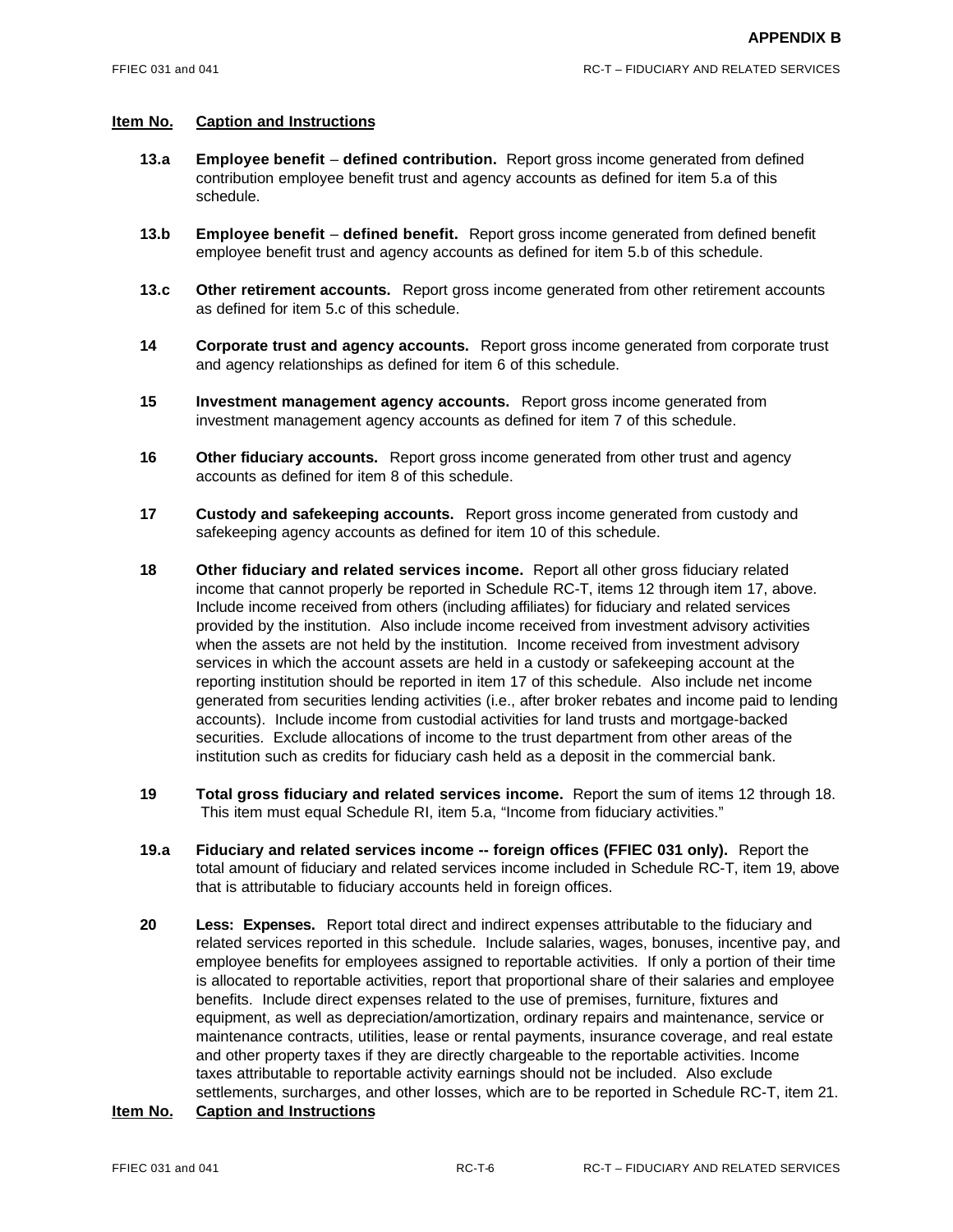- **20** Include indirect expenses charged to the department or function offering reportable activities
- **(cont.)** by other departments or functions of the institution as reflected in the institution's internal management accounting system. Include proportional shares of corporate expenses that cannot be directly charged to particular departments or functions. Examples of indirect expenses include such items as audit and examination fees, marketing, charitable contributions, customer parking, holding company overhead, proportional share of building rent or depreciation, utilities, real estate taxes, insurance, human resources, corporate planning, and corporate financial staff. Reporting methods for indirect expenses should remain consistent from period to period.
	- **21 Less: Net losses from fiduciary and related services.** Report net losses resulting from fiduciary and related services. Net losses are gross losses less recoveries. Gross losses include settlements, surcharges, and other losses that are realized in the reporting period attributable to the fiduciary and related services. Recoveries should include those that are attributable to prior and current period losses. This item must equal Schedule RC-T, Memorandum item 4.e, sum of columns A and B minus column C. For further information, see the instruction to Schedule RC-T, Memorandum item 4.
	- **22 Plus: Intracompany income credits for fiduciary and related services.** If applicable to the reporting institution, report credits from other areas of the institution for activities reportable in this schedule. Include intracompany income credit made available to the fiduciary area for fiduciary account holdings of own-bank deposits. Also include credits for other intracompany services and transactions.
	- **23 Net fiduciary and related services income.** Report the total from item 19 less the amount reported in item 20 and item 21 plus the amount reported in item 22.

# **Item No. Caption and Instructions**

**1 Managed assets held in personal trust and agency accounts.** Report in Memorandum items 1.a. through 1.k. the market value of managed assets held in the Personal Trust and Agency Accounts included in Schedule RC-T, item 4, column A. Assets of common trust funds and collective investment funds should be reported in Memorandum items 1.a through 1.k, as appropriate, regardless of whether participating accounts are managed or non-managed because the institution exercises investment discretion over the fund assets. However, to avoid duplication, the value of units of participation in collective investment funds should not be reported as assets of participating account. Where several institutions in the same affiliated group participate accounts in a collective investment fund maintained by one member of the affiliated group, each participating institution should report its proportionate share of the assets in the appropriate item. To compute the proportionate share of assets, multiply the total market value of the various assets groupings in the collective investment fund by the percentage of units of participation held to total units outstanding.

Securities held in fiduciary accounts that are "loaned" in securities lending transactions (that are accounted for as secured borrowings) should be reported as an asset of the fiduciary account that "loaned" the securities, but the "collateral" received should not also be reported as an asset of this fiduciary account.

**1.a Noninterest-bearing deposits.** Report all noninterest-bearing deposits. Report noninterest-bearing deposits of both principal and income cash.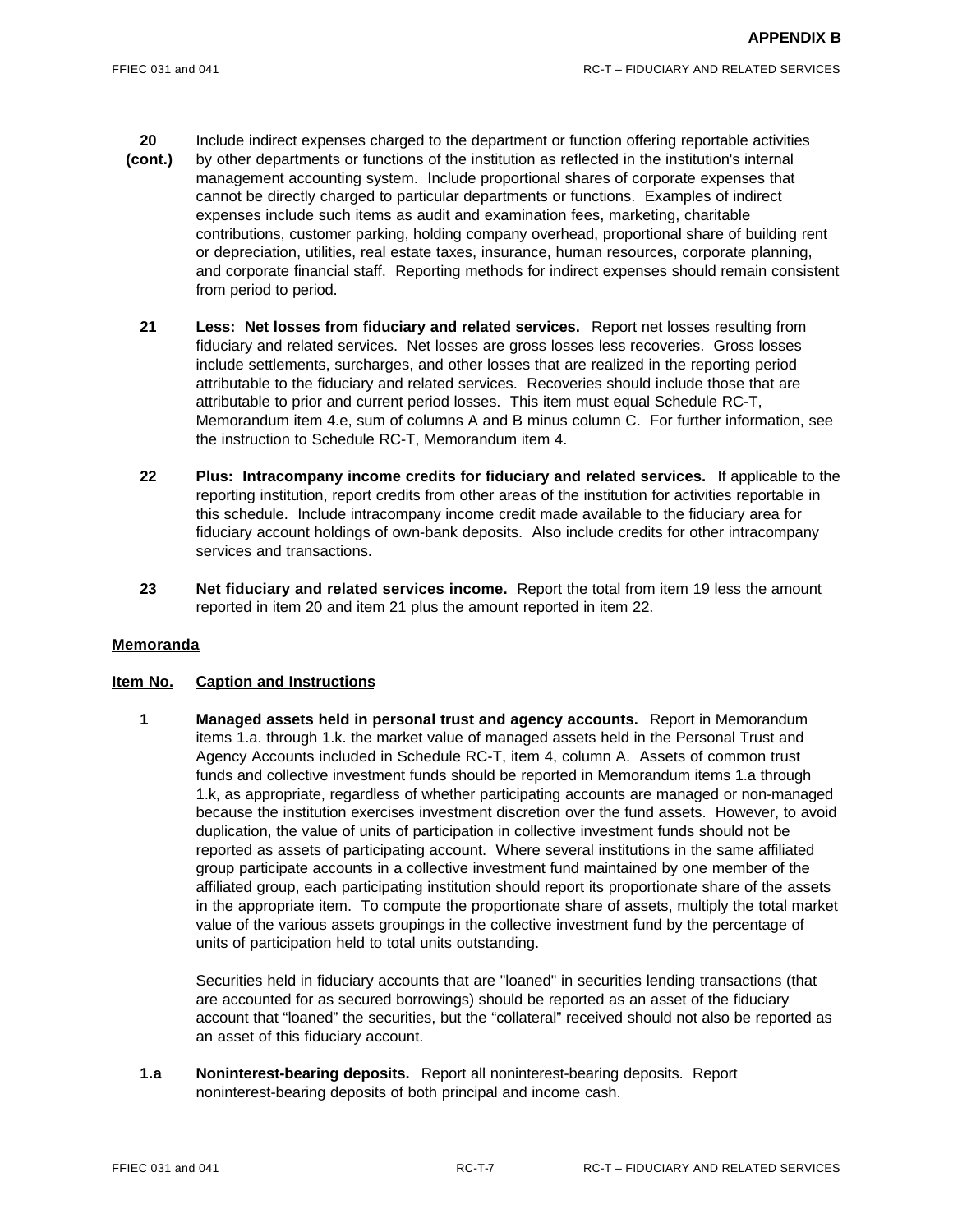### **Item No. Caption and Instructions**

- **1.b Interest-bearing deposits.** Report all interest-bearing savings and time deposits. Include NOW accounts, MMDA accounts, "BICs" (bank investment contracts) which are insured by the FDIC, and certificates of deposit. Report interest-bearing deposits of both principal and income cash.
- **1.c U.S. Government and U.S. Government agency obligations.** Report all securities of and/or loans to the U.S. Government and U.S. Government corporations and agencies. Include certificates or other obligations, however named, that represent pass-through participations in pools of real estate loans when the participation instruments: (1) are issued by FHA approved mortgagees and guaranteed by the Government National Mortgage Association, or (2) are issued, insured, or guaranteed by a U.S. Government agency or corporation (e.g., the Federal Home Loan Mortgage Corporation's Mortgage Participation Certificates). Collateralized mortgage obligations (CMOs) and real estate mortgage investment conduits (REMICs) issued by the Federal National Mortgage Association (FNMA) ("Fannie Mae") and the Federal Home Loan Mortgage Corporation (FHLMC) ("Freddie Mac") should be included.
- **1.d State, county, and municipal obligations.** Report all short and long-term obligations of state and local governments, and political subdivisions of the United States. Include obligations of U.S. territories and insular possessions and their political subdivisions and all Federal income tax exempt obligations of authorities such as local housing and industrial development authorities that derive their tax-exempt status from relationships with State or local governments. Tax-exempt money market mutual funds should be reported with money market mutual fund in Schedule RC-T, Memorandum item 1.e.
- **1.e Money market mutual funds.** Report all holdings of open-end registered investment companies – mutual funds – which attempt to maintain net asset values at \$1.00 per share. Include taxable and tax-exempt money market mutual funds. Exclude short-term collective investment funds.
- **1.f Other short-term obligations.** Report all short-term obligations (i.e., original maturities of less than 1 year, or 13 months in the case of the time portion of master notes). In addition to short-term notes, this would include such money market instruments as master note arrangements, commercial paper, bankers acceptances, securities repurchase agreements, and other short-term liquidity investments. Exclude state, county, and municipal obligations.
- **1.g Other notes and bonds.** Report all other bonds, notes (except personal notes), and debentures. Include corporate debt, insurance annuity contracts, "GICs" (guaranteed investment contracts), "BICs" (bank investment contracts) which are not insured by the FDIC, and obligations of foreign governments. Also include certificates or other obligations, however named, representing pass-through participations in pools of real estate loans when the participation instruments are issued by financial institutions and guaranteed in whole or in part by private guarantors. Collateralized mortgage obligations (CMOs) and real estate mortgage investment conduits (REMICs) which are *not* issued by the Federal National Mortgage Association (FNMA) ("Fannie Mae") and the Federal Home Loan Mortgage Corporation (FHLMC) ("Freddie Mac") should be reported here, even if the collateral consists of GNMA ("Ginnie Mae") or FNMA pass-throughs or FHLMC participation certificates. Exclude short-term obligations which should be reported in Schedule RC-T, Memorandum item 1.f, above.

# **Memoranda**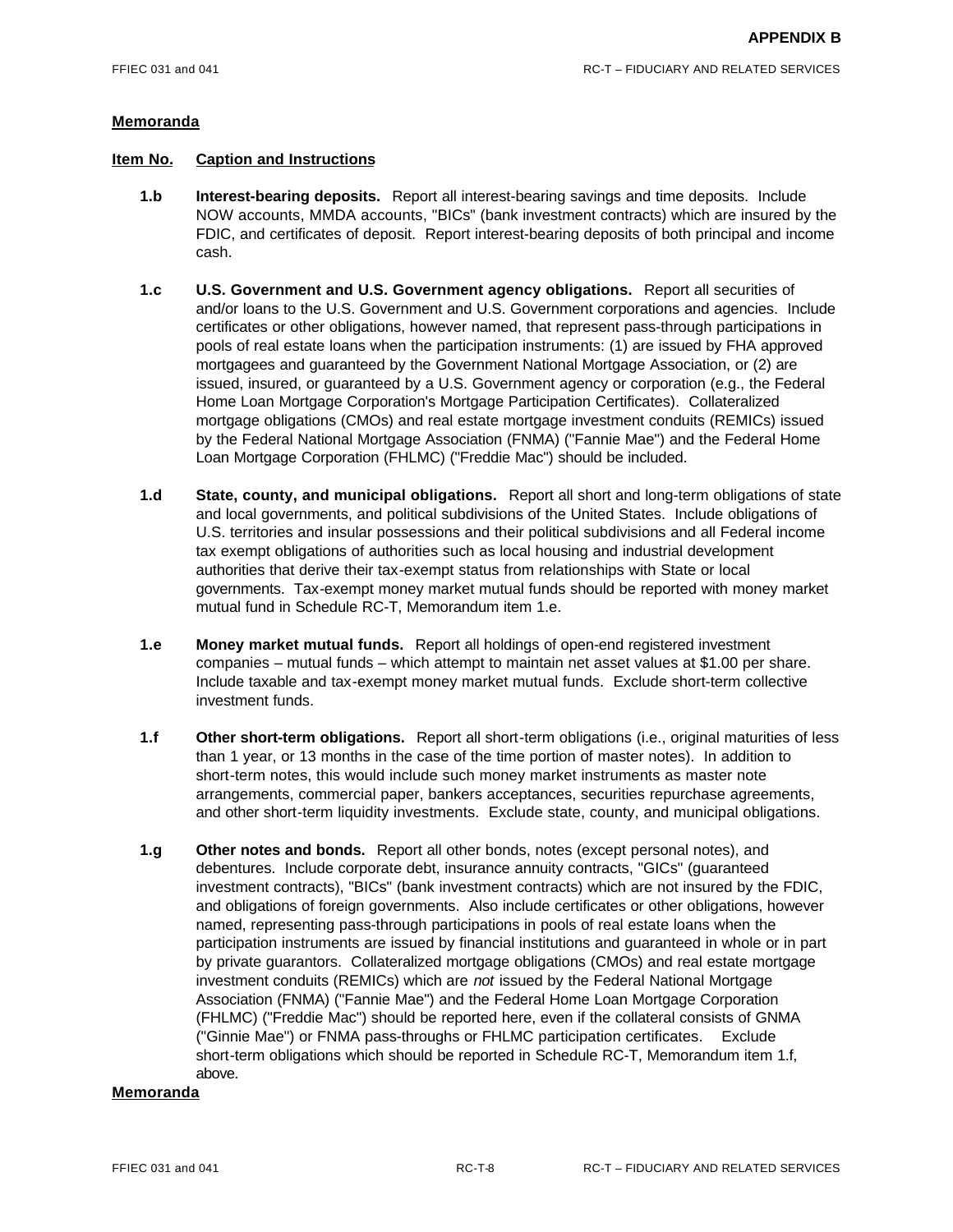- **1.h Common and preferred stocks.** Report all holdings of domestic and foreign common and preferred equities, including warrants and options. Include holdings of all mutual funds (openend and closed-end) except money market funds which are reported in Schedule RC-T, Memorandum item 1.e, above. Also include all unit investment trusts, regardless of the securities they are invested in (e.g., stocks, corporate bonds, and municipal bonds). Include ownership interests in private equity investments, limited liability companies, and any other pooled investment vehicle except those that are primarily invested in real estate which should be included in Schedule RC-T, Memorandum item 1.j.
- **1.i Real estate mortgages.** Report real estate mortgages, real estate contracts, land trust certificates, and ground rents. These assets may be reported at unpaid balance if that figure is a fair approximation of market value.
- **1.j Real estate.** Report real estate, mineral interests, royalty interests, leaseholds, and other similar assets. Land and buildings associated with farm management accounts should be reported in this Item. Investments in limited partnerships that are solely or primarily invested in real estate should also be reported here.
- **1.k Miscellaneous assets.** Report personal notes, tangible personal property, and other miscellaneous assets that cannot properly be reported in Schedule RC-T, Memorandum items 1.a through 1.j, above. Crops, equipment and livestock associated with farm management accounts should be reported in this item.
- **1.l Total managed assets held in personal trust and agency accounts.** Report the sum of Memorandum items 1.a. through 1.k. This item must equal Schedule RC-T, item 4, Column A.

#### **2 Corporate trust and agency accounts:**

**2.a Corporate and municipal trusteeships.** Report in column A the total number of corporate and municipal issues, as well as other debt issues such as unit investment trusts, for which the institution serves as trustee. If more than one institution is trustee for an issue, each institution should report the issue. Securities with different CUSIP numbers should be considered separate issues; however, serial bond issues should be considered as a single issue. When an institution serves as trustee of a bond issue, it may also perform agency functions for the issue such as registrar (transfer agent) or interest and principal paying agent. In those cases, report the issue only in Memorandum item 2.a, "Corporate and Municipal Trusteeships," as the trustee appointment is considered the primary function. Consider the primary function of the appointment when selecting the item in which to report the appointment. Exclude issues that have been called in their entirety or have matured even if there are unpresented bonds or coupons for which funds are being held.

Report in column B the total par value of outstanding debt securities for the issues reported in column A for which the institution serves as trustee. For zero-coupon bonds, report the final maturity amount. Exclude assets (i.e., cash, deposits, and investments) that are being held for corporate trust purposes; they should be reported in Schedule RC-T, item 6, above.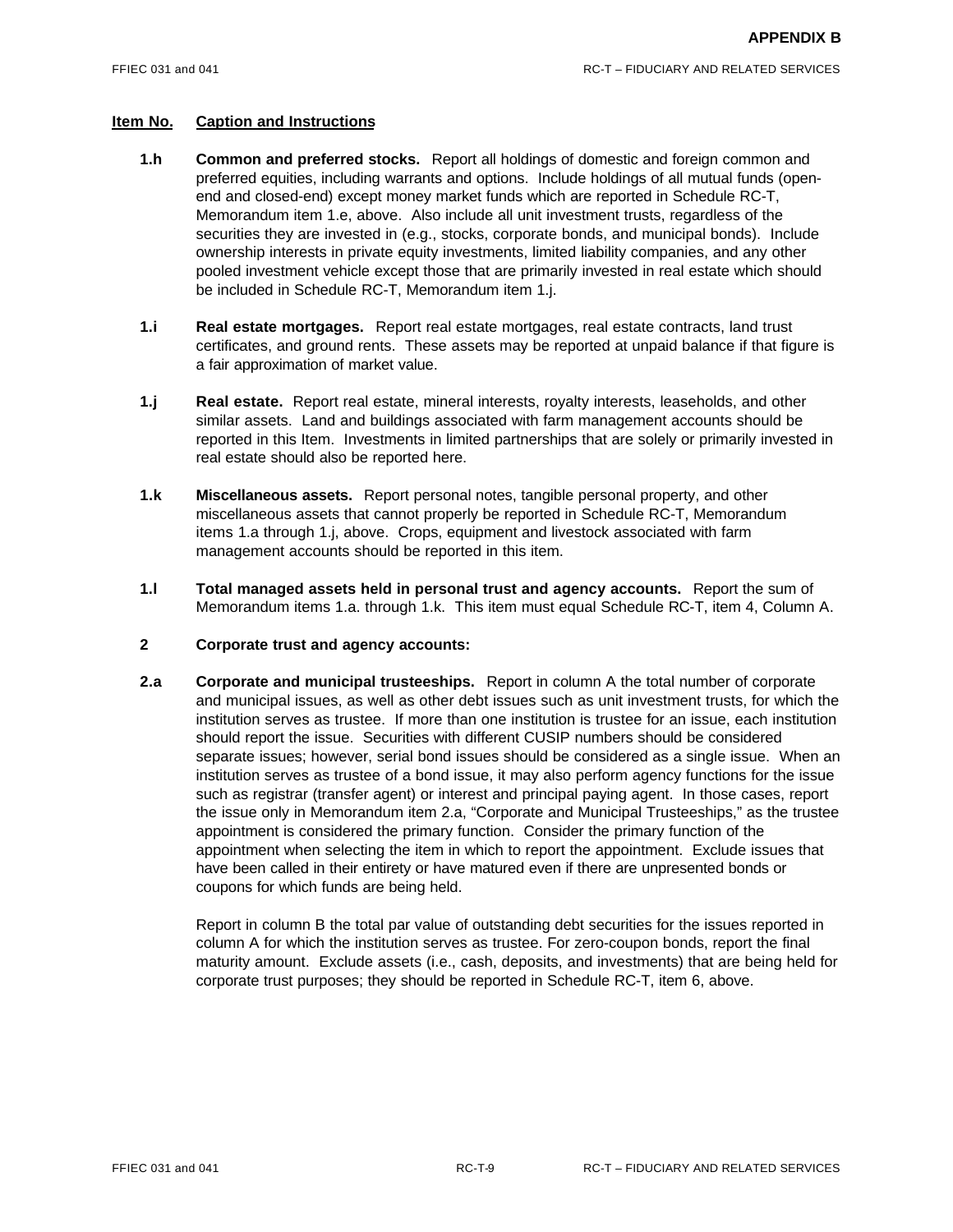- **2.b Transfer agent, registrar, paying agent, and other corporate agency.** Report in column A the total number of issues for which the institution acts in a corporate agency capacity. Include the total number of equity, debt, and mutual fund issues for which the institution acts as transfer agent or registrar. Separate classes of a mutual fund should be consolidated and reflected as a single issue. Include the total number of stock or bond issues for which the institution disburses dividend or interest payments. Also include the total number of issues of any other corporate appointments that are performed by the institution through its fiduciary capacity. Issues for which the institution serves in a dual capacity should be reported once. Corporate and Municipal Trusteeships reported in Schedule RC-T, Memorandum item 2.a, above in which the institution also serves as transfer agent, registrar, paying agent, or other corporate agency capacity should not be included in Memorandum item 2.b. Include only those agency appointments that do not relate to issues reported in Schedule RC-T, Memorandum item 2.a, above.
- **3 Collective investment funds and common trust funds.** Report the number and market value of the assets held in Collective Investment Funds (CIFs) and Common Trust Funds operated by the reporting institution. If an institution operates a CIF that is used by more than one institution, the entire CIF should be reported in this section only by the institution which operates the CIF. Exclude mutual funds from this section. Each CIF should be categorized in the one item that best fits the fund type.
- **3.a Domestic equity.** Report funds investing primarily in U.S. equities. Include those seeking growth, income, growth and income, U.S. index funds and those concentrating on small, mid, or large cap domestic stocks. Exclude funds specializing in a particular sector (e.g., technology, health care, financial, and real estate), which should be reported in Schedule RC-T, Memorandum item 3.g, "Specialty/Other."
- **3.b International/Global equity.** Report funds investing exclusively in equities of issuers located outside the U.S. and those funds representing a combination of U.S. and foreign issuers. Include funds that specialize in a particular country, region, or emerging market.
- **3.c Stock/Bond blend.** Report funds investing in a combination of equity and bond investments. Include funds with a fixed allocation along with those having the flexibility to shift assets between stocks, bonds, and cash.
- **3.d Taxable bond.** Report funds investing in taxable debt securities. Include funds that specialize in U.S. Treasury and U.S. Government agency debt, investment grade corporate bonds, highyield debt securities, mortgage-related securities, and global, international, and emerging market debt funds. Exclude funds that invest in municipal bonds, which should be reported in Schedule RC-T, Memorandum item 3.e, and funds that qualify as short-term investments, which should be reported in Schedule RC-T, Memorandum item 3.f.
- **3.e Municipal bond.** Report funds investing in debt securities issued by states and political subdivisions in the U.S. Such securities may be taxable or tax-exempt.. Include funds that invest in municipal debt issues from a single state. Exclude funds that qualify as short-term investments, which should be reported in Schedule RC-T, Memorandum item 3.f.